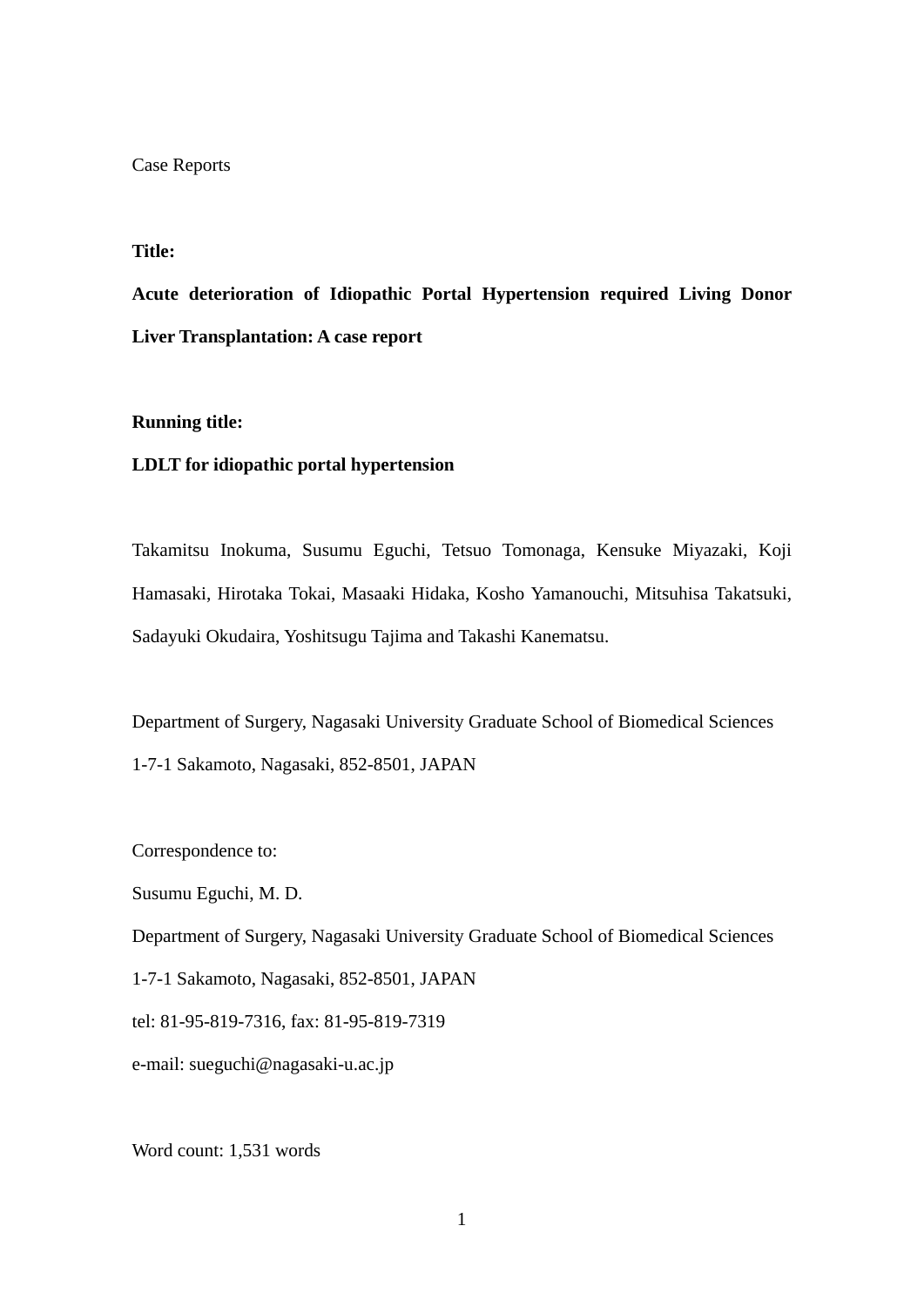Key words: idiopathic portal hypertension, liver transplantation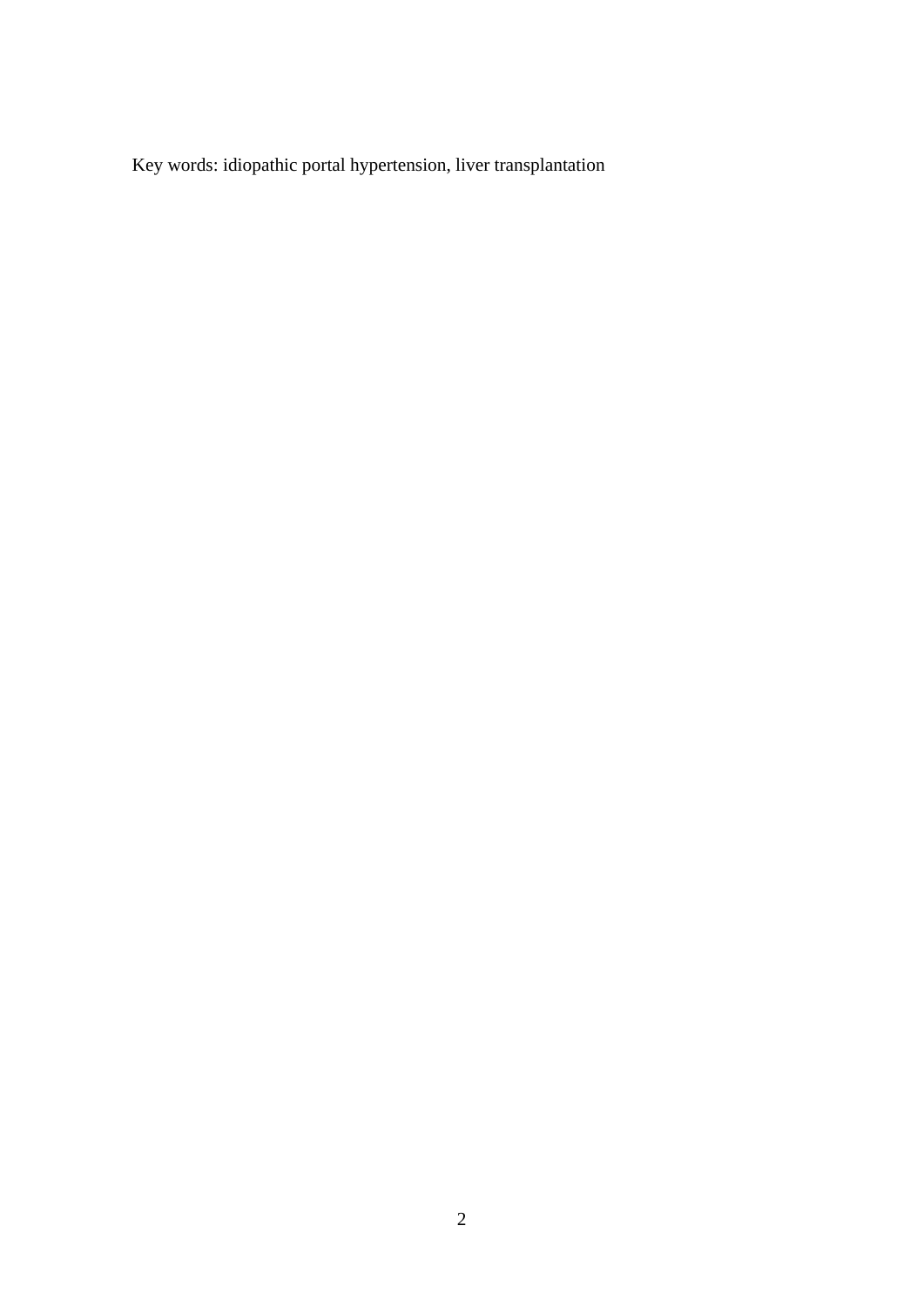### **Abstract**

Case reports of severe IPH requiring liver transplantation are very rare. We report the case of a 65-year-old woman who was diagnosed as having idiopathic portal hypertension (IPH). At the age of 60 years, her initial symptom was hematemesis due to ruptured esophageal varices. Computed tomography of the abdomen showed splenomegaly and a small amount of ascites without liver cirrhosis. She was diagnosed as having IPH and followed-up as an outpatient. Five years later, she developed symptoms of a common cold and rapidly progressive abdominal distension. She was found to have severe liver atrophy, liver dysfunction and massive ascites. Living donor liver transplantation was then performed and her postoperative course was uneventful. Histopathological findings of the explanted liver showed collapse and stenosis of the peripheral portal vein. The areas of liver parenchyma were narrow while the portal tracts and central veins were approximate one another, leading to a diagnosis of IPH. There was no liver cirrhosis. The natural history of refractory IPH could be observed in this case. Patients with end stage liver failure due to severe IPH can be treated by liver transplantation.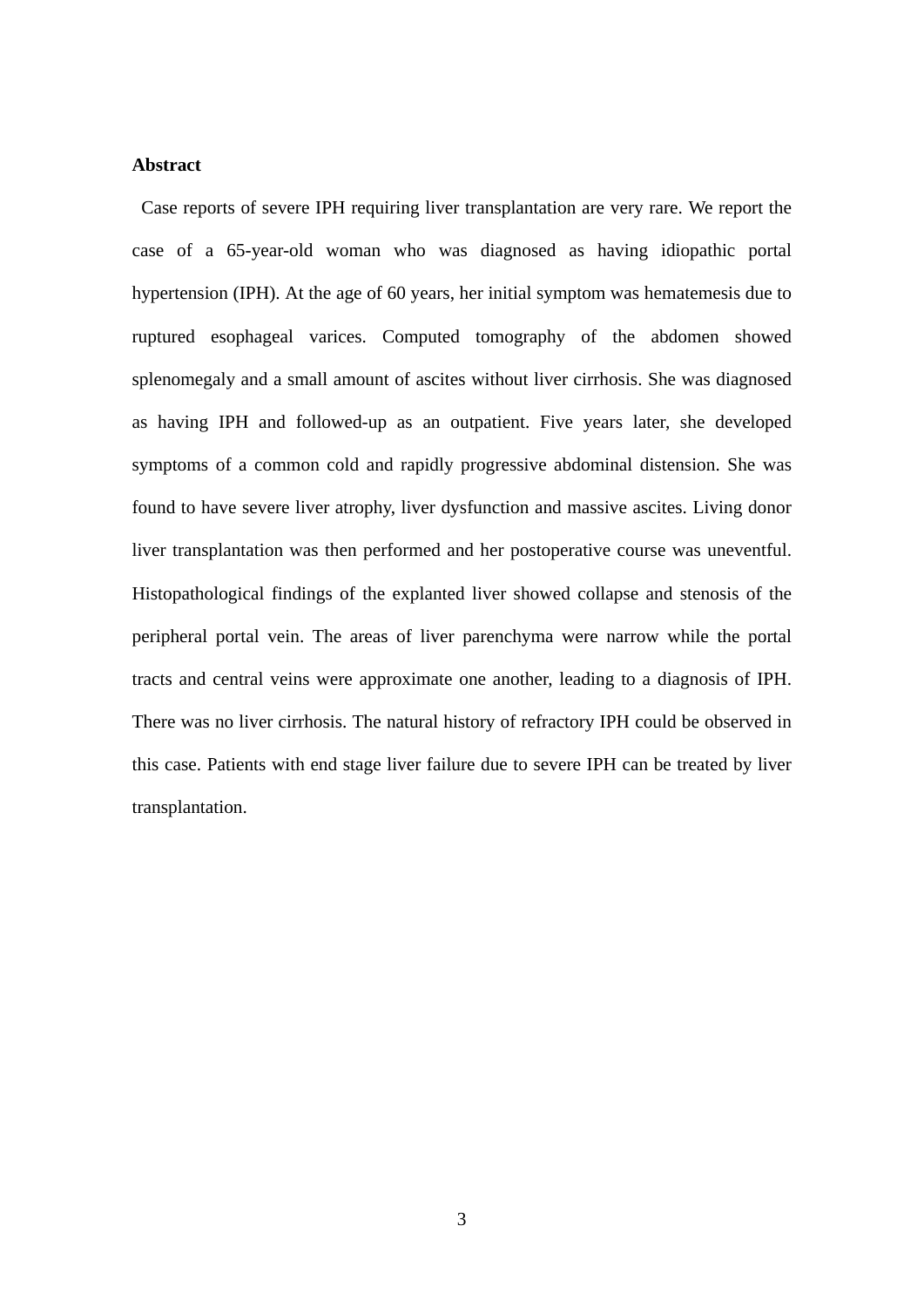# **Introduction**

 Idiopathic portal hypertension (IPH) is a relatively rare disease, and it has been reported mostly in patients from Japan<sup> $1$ </sup>. Most IPH patients have a good prognosis with treatment for their esophagogastric varices, but some IPH cases develop end-stage liver failure despite various medical treatments<sup>2-11)</sup>. Such end-stage liver failure is an indication for liver transplantation, but details of such cases have not been fully reported in the literature. We treated a patient with severe IPH who required living donor liver transplantation (LDLT); this case allows one to observe the natural history of severe refractory IPH.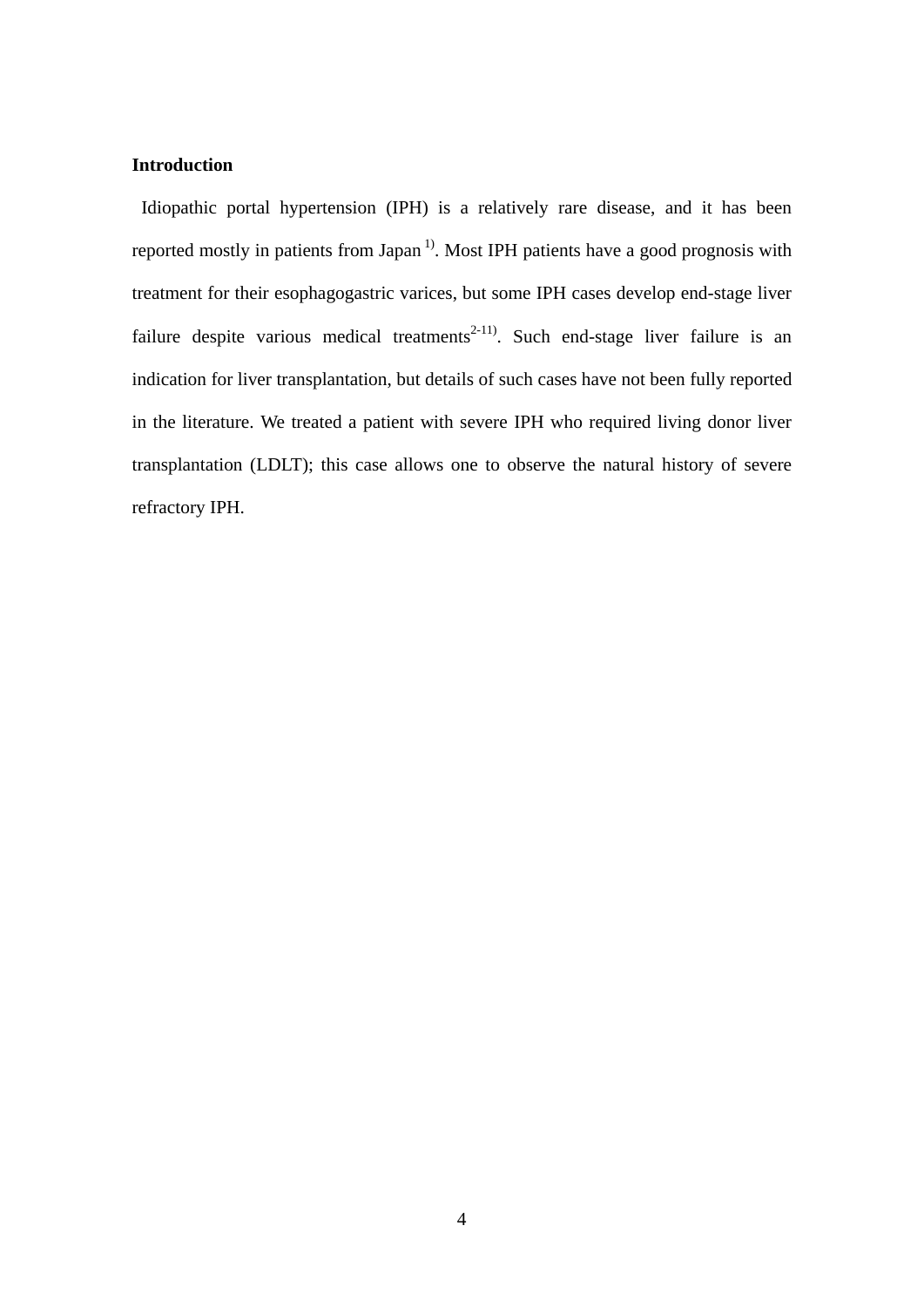### **Case Report**

A 65-year-old woman who had been followed-up for IPH at our hospital developed abdominal distension. At the age of 60 years, the patient presented with sudden hematemesis and was taken to a nearby hospital. On emergent upper gastrointestinal endoscopy, the ruptured esophageal varices were successfully ligated. Subsequently, the patient was transferred to our hospital.

 On admission, her vital signs (heart rate, blood pressure, respiratory rate, and body temperature) were stable. On physical examination, her abdomen was soft, flat, and non-tender. Her spleen was palpable, but her liver was not palpable. She did not have encephalopathy. The patient denied any history of blood transplantation, alcohol abuse, or medications. Laboratory data showed pancytopenia (hemoglobin, 9.4g/dL; platelet count, 4.5 x  $10^4/\mu$  L; and white blood cell count, 1,300 / $\mu$  L). Liver and renal function tests and electrolytes were normal. Her prothrombin time was slightly prolonged (73%). Hepatitis B surface antigen, hepatitis C virus antibody, and anti-mitochondoria antibody were all negative.

 Computed tomography of the abdomen showed splenomegaly, incomplete extrahepatic portal vein thrombus, and a slight volume of free peritoneal fluid, but no hepatomegaly, liver cirrhosis, or liver tumors (Fig. 1A). The gastrointestinal tract, gallbladder, pancreas, kidneys, and genital organs were unremarkable. There was no obstruction of the extrahepatic portal vein or the inferior vena cava. Upper gastrointestinal endoscopy showed persistent esophageal varices.

The patient had portal hypertension that consisted of esophageal varices, splenomegaly, and pancytopenia. Liver function was completely normal at laboratory data, and liver cirrhosis was not found on imaging diagnosis, though liver biopsy was not performed.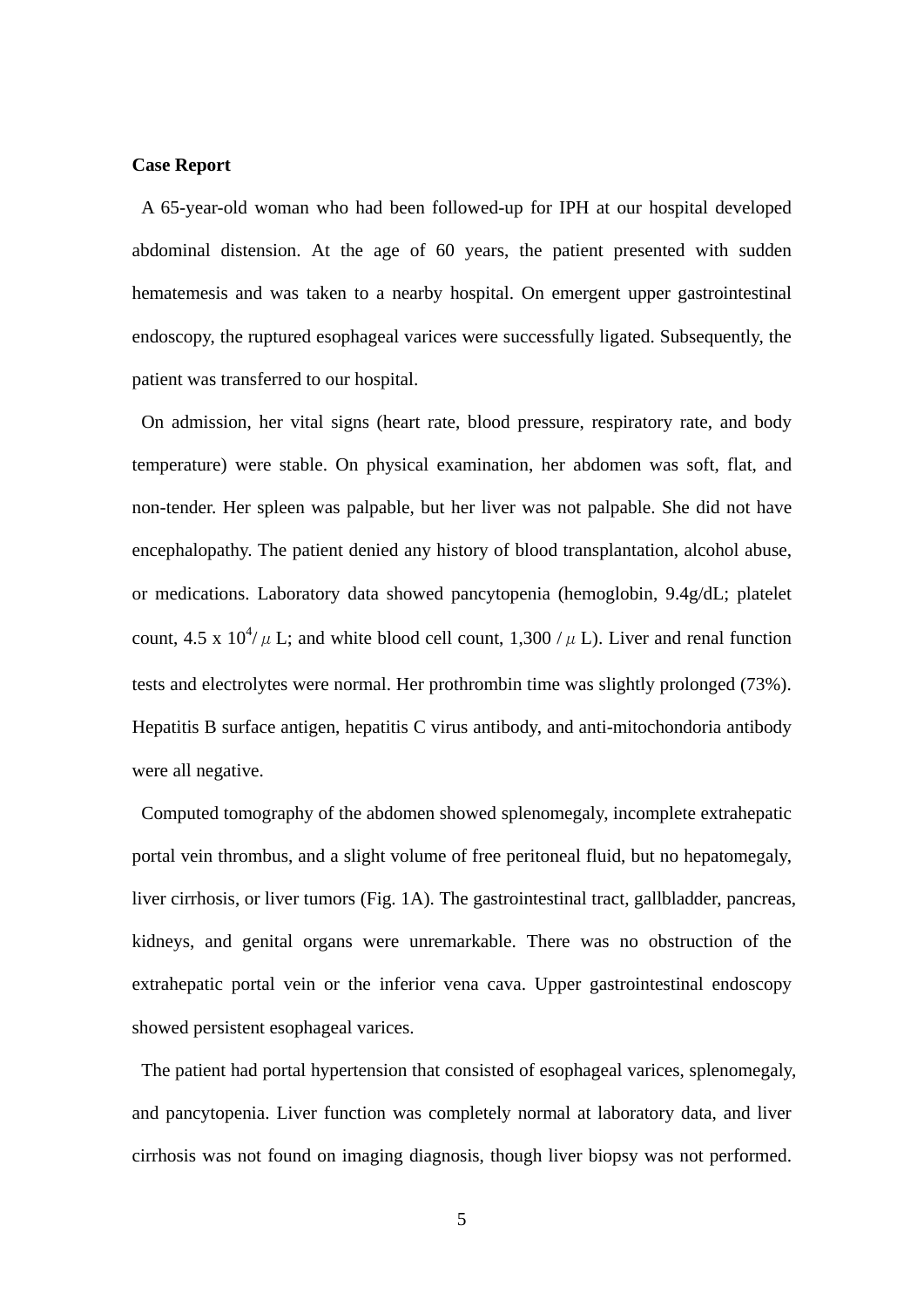Obstruction of the extrahepatic portal vein and the inferior vena cava, hematological malignancies, or other known diseases was ruled out. IPH was diagnosed, and she was followed routinely at our hospital as an outpatient during which she was prescribed propranolol and warfarin. Her condition remained quite stable and uneventful for five years.

 At the age of 65 years, she developed symptoms of the common cold and rapidly progressive abdominal distension. At that time, laboratory data showed anemia (hemoglobin, 7.5 g/dL), but normal platelet and white cell counts. Serum aspartate aminotransferase, alanine aminotransferase, and total bilirubin levels were normal. Her serum albumin level was decreased to 2.6 g/dL. Her prothrombin time was 44%, which was drastically prolonged, despite vitamin K administration. She also had acute renal failure (blood urea nitrogen, 61 mg/dL; and serum creatinine, 3.8 mg/dL). Computed tomography showed massive ascites, and volumetry showed that her liver was atrophic, with only 44% of the volume of that 5 years earlier (Fig. 1B). Extrahepatic portal vein thrombus which was found 5 years earlier was disappeared. The Child-Pugh score was 11 points, and the model of end-stage liver disease (MELD) score was 23 points. She was diagnosed as having non-reversible, end-stage liver failure, and she underwent liver transplantation.

 At laparotomy, she had 15 L of free intraperitoneal fluid. The liver was extremely atrophic; the resected whole liver weight was only 620g. An extended left lobe liver graft, weighting 400 g, was transplanted from her husband. The graft weight standard liver volume rate was 36.8%. A total splenectomy was also performed. The patient's postoperative course was uneventful, and she was discharged at 50 days after surgery. Five months after transplantation, the patient developed enterocolitis caused by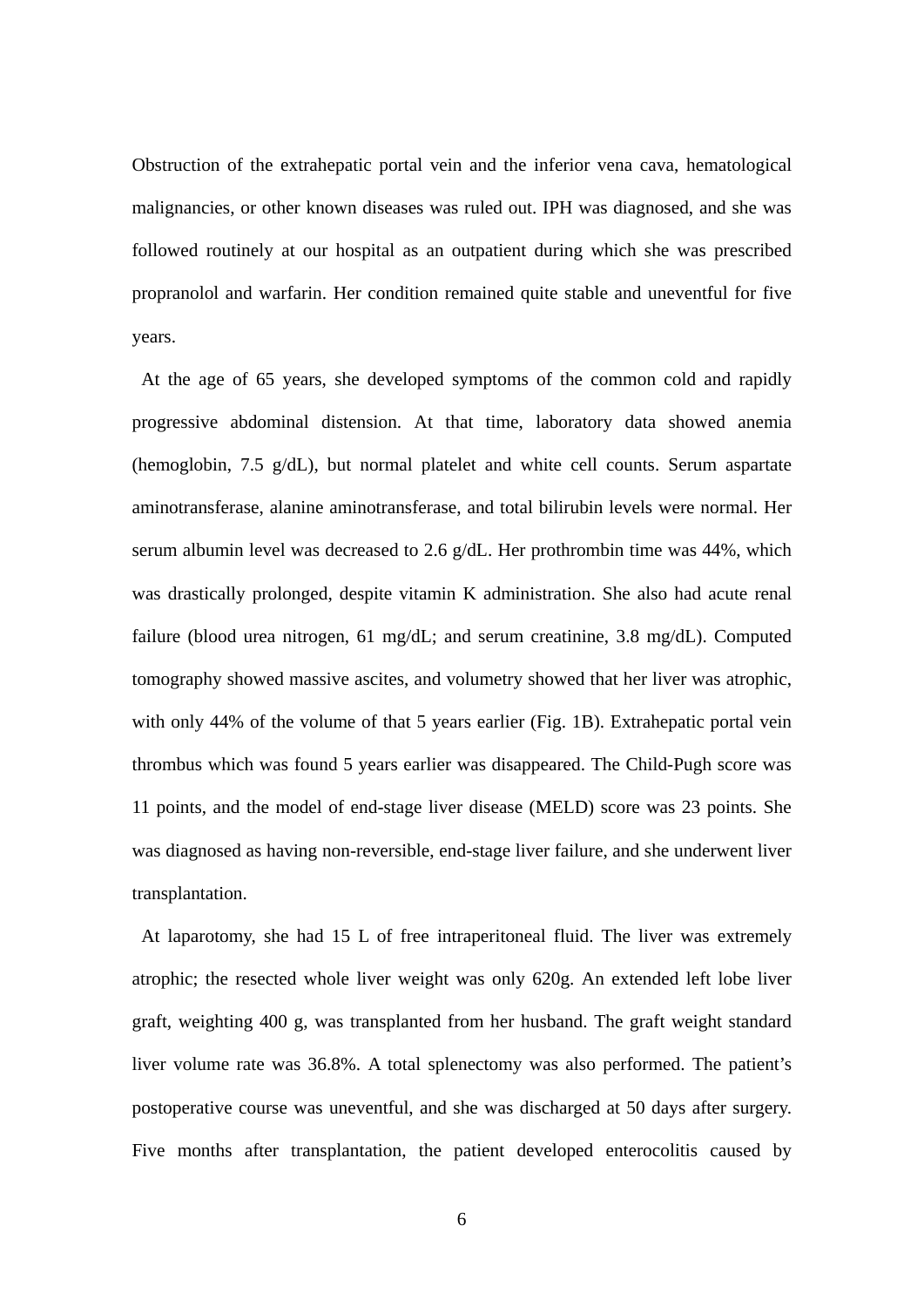cytomegalovirus infection; she died from peritonitis following perforation of the small intestine.

 The explanted liver at the time of the LDLT was atrophic with a wavy surface. On histopathology, there was collapse and stenosis of the peripheral portal vein (Fig. 1C). The areas of liver parenchyma had become narrow so that the portal tracts and central veins were approximate one another. The entire specimen showed narrowing of the liver parenchyma, which was especially severe near the capsule. Inflammatory cells collection and dilated abnormal vessels were seen around the portal tracts. There were no pseudolobules or bridging folds. The histopathological findings were compatible with IPH. There was no liver cirrhosis or evidence of malignancy.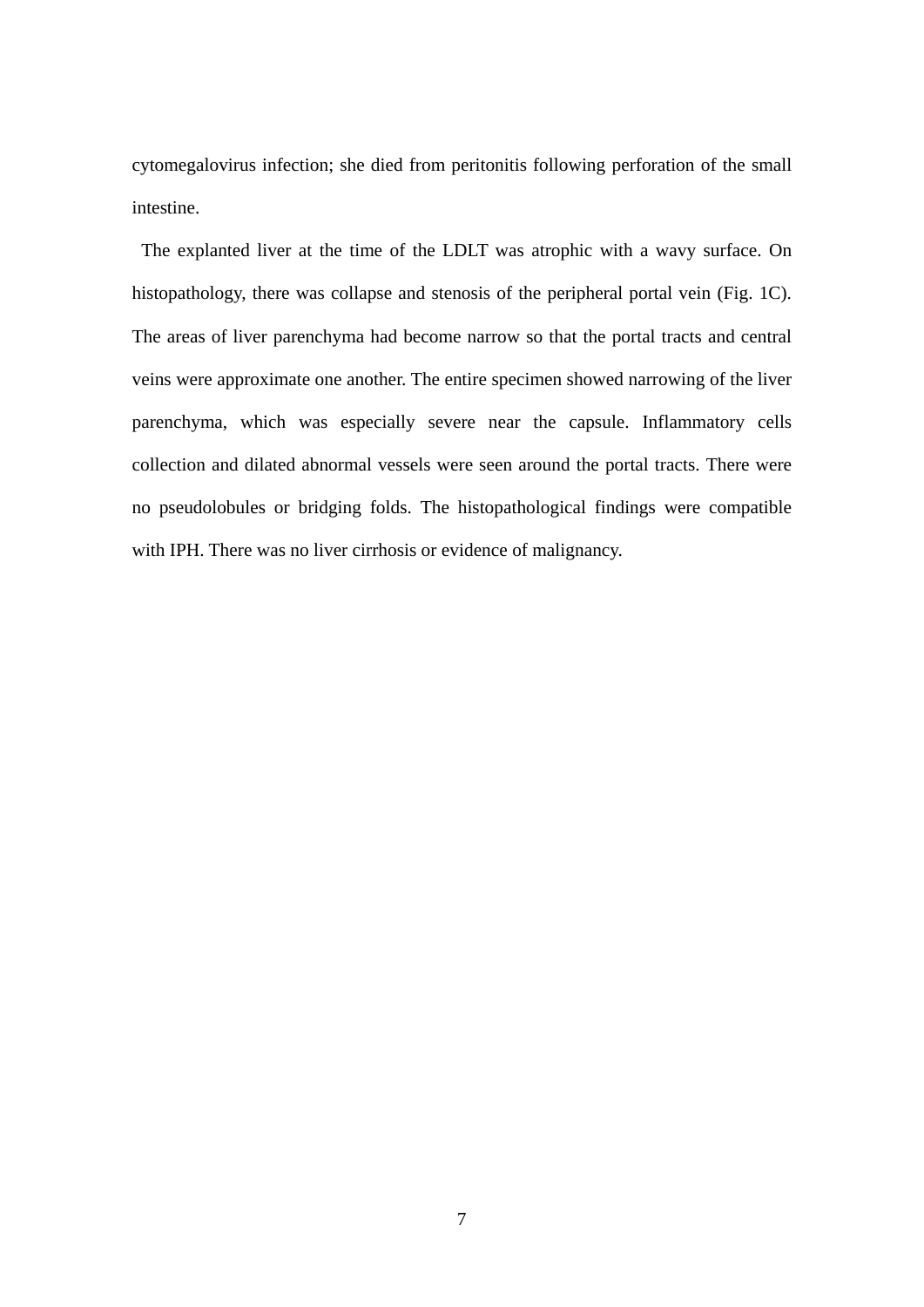### **Discussion**

Portal hypertension is usually caused by liver cirrhosis, but some cases of portal hypertension occur without cirrhosis. Sinusoidal portal hypertension of unknown etiology is regarded as IPH clinically. When diagnosing IPH, one must rule out liver cirrhosis, obstruction of the extrahepatic portal vein and the inferior vena cava, blood diseases, parasitic diseases, granulomatous hepatic disease, congenital liver fibrosis, chronic viral hepatitis, primary biliary cirrhosis, and other known diseases.<sup>12)</sup> IPH has been found in 2.1% to 2.6% of livers at autopsy.<sup>13, 14)</sup> IPH is associated with a spectrum of histological lesions, including incomplete septal cirrhosis, nodular regenerative hyperplasia, and partial nodular transformation.<sup>14-16)</sup> The lesions show some degree of uneven fibrosis but may coexist in the same liver. In our case, typical findings of incomplete septal cirrhosis, nodular regenerative hyperplasia, or partial nodular transformation were not seen. The pathogenesis of IPH is unclear, but it can occur in association with a variety of developmental, vascular, collagen vascular, or biliary tract diseases.<sup>6, 8, 11)</sup> Renal failure with or without transplantation and the toxic effects of some drugs may be related to IPH.<sup>5, 8, 10, 11)</sup> Common symptoms of IPH include splenomegaly, pancytopenia, gastrointestinal bleeding, ascites, and encephalopathy.

IPH patients can be treated by the usual approaches: a) chronic medical therapy, along with balloon tamponade and vasoactive drugs for bleeding esophageal varices; b) endoscopic variceal ligation and sclerotherapy for both chronic and acute treatment; and c) portosystemic shunt procedures (portocaval, mesocaval, or radiological) or devescularization surgery.<sup>8)</sup> In general, IPH dose not progress to liver cirrhosis or hepatocellular carcinoma. The prognosis for IPH patients is mostly good, if the gastrointestinal bleeding can be controlled. However, some IPH cases progress to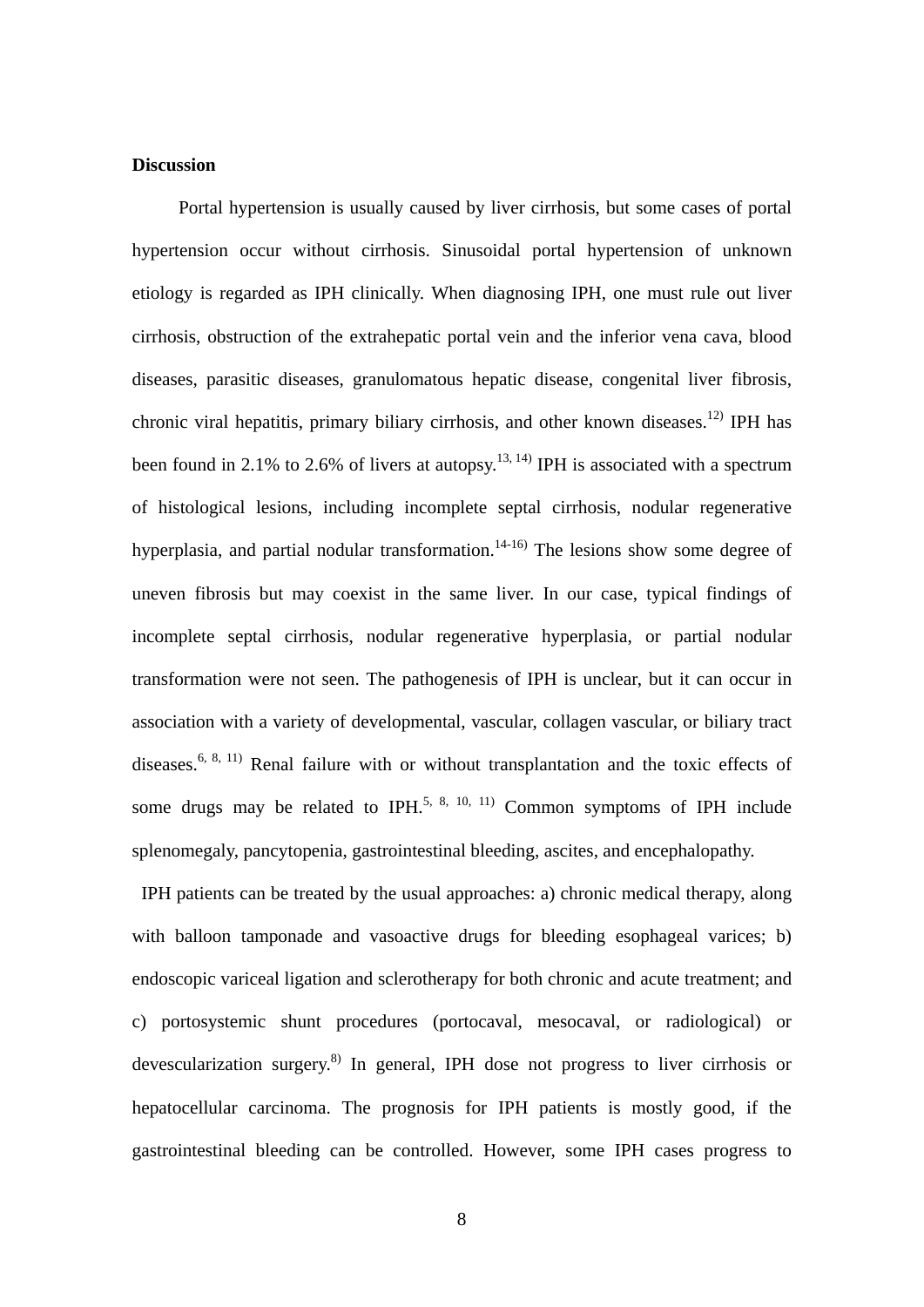end-stage liver failure.

In our case, the patient developed symptoms of the common cold and rapidly progressive abdominal distension. Collagen diseases and autoimmune disorders are known as associated with IPH. $^{10, 11)}$  Immune system plays a role in IPH, so infection may be one of progressive factors for IPH. Though decrease of hepatic blood flow is considered to relate to IPH progression, it is unclear whether decrease of hepatic blood flow affected acute deterioration in this case.<sup>11)</sup> Portal vein thrombus is one of causes for decrease of hepatic blood flow, but it was not found in operation and explanted liver specimen.

 Some IPH patients who are resistant to all other therapies may be successfully treated with orthotopic liver transplantation (OLT). Several case reports dealing with OLT for severe IPH are summarized in Table  $1^{2-11}$ . Taking into account these previous reports and the present, there were 40 patients (30 men, 10 women) with a mean age at transplantation of 45.5 years (range: 20-65 years). Gastrointestinal varices, splenomegaly, and ascites were commonly seen in severe IPH patients who required OLT, but these symptoms are common in IPH (Table 2). No specific symptoms characterize severe IPH. Eleven patients were treated for varices, seven with sclerotherapy and four with endoscopic variceal ligation, and 9 patients underwent pretransplantation porto-systemic shunting procedures (6 transjugular intrahepatic porto-systemic shunts and 3 mesocaval shunts) (Table 3). The time between the clinical manifestations of portal hypertension and liver transplantation ranged from 2 months to 14 years, with a mean of 4.6 years. Patients underwent OLT because of rapidly progressive, life-threatening complications of portal hypertension and liver disease and the inefficacy of surgical or radiological porto-systemic shunting. Combined liver and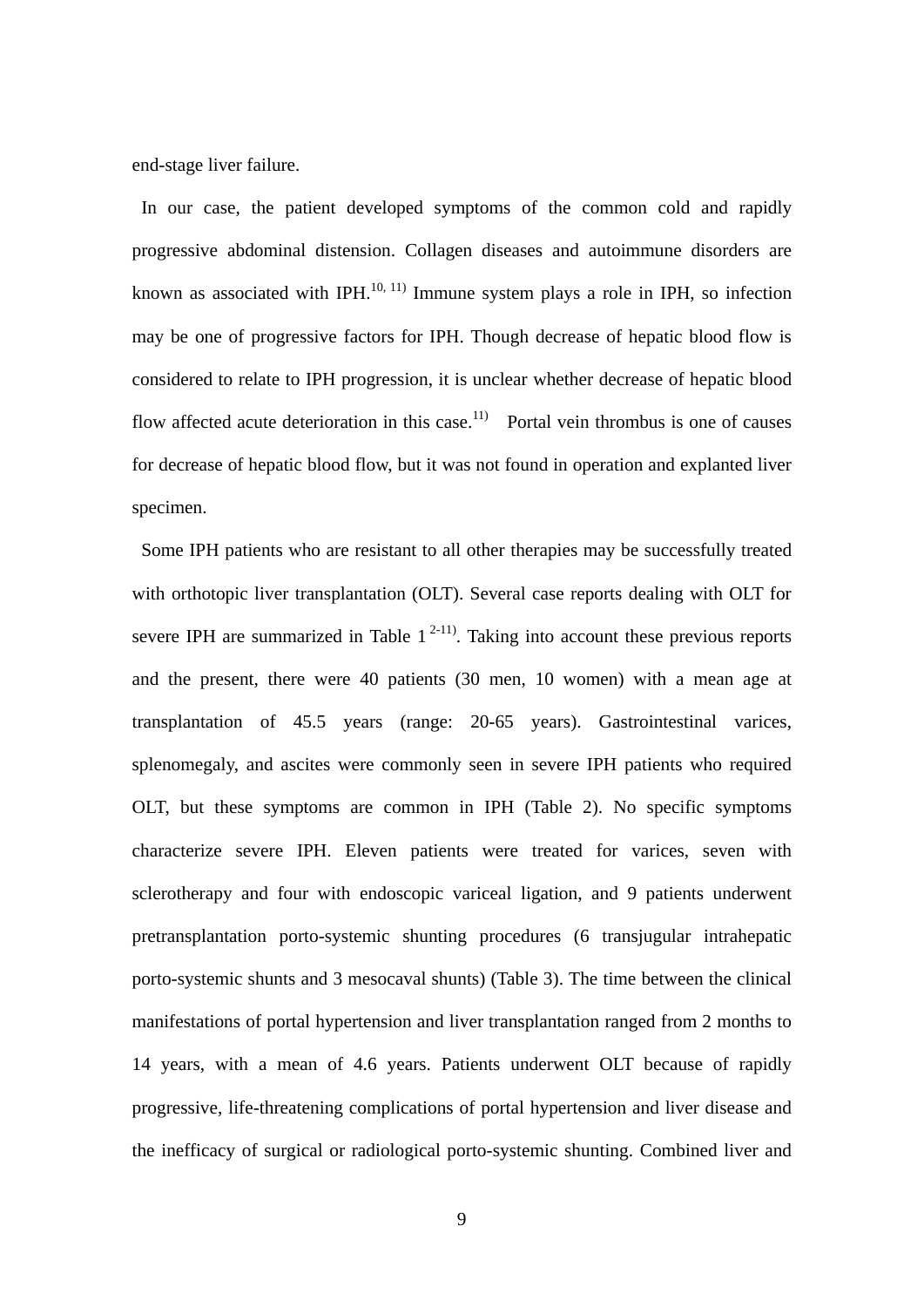renal transplantation is performed in patients with associated severe renal failure.<sup>5, 8, 10)</sup> Most patients with severe IPH in the literature were well following OLT. Four patients died in the early posttransplantation period, due to herpes zoster encephalitis, suicide, sudden rupture of an unsuspected splenic aneurysm, and pneumonia.<sup>2, 8, 11)</sup> Three patients showed evidence suggestive of recurrent with IPH in the graft liver. One patient developed symptoms one year after  $[OLT; 11]$ <sup>11</sup> 2 patients were asymptomatic, though their liver biopsy findings after OLT suggested recurrence.<sup>8, 11)</sup>

 Making a pretransplantation diagnosis of IPH is difficult; 23 of the 40 patients with IPH were clinically believed to have cirrhosis, based on the clinical presentation, the pretransplantation biopsy findings, or the radiological images. The diagnosis was made only after post-transplant examination of the explanted liver. In cases who died from what appeared to be liver cirrhosis clinically, some had hidden IPH. In cases with symptoms of severe portal hypertension without liver dysfunction, IPH should be considered.

 In conclusion, appropriate treatment can provide IPH patients with a good prognosis, but some patients with IPH develop end-stage liver failure. Some patients who are clinically diagnosed as having cryptogenic cirrhosis may have IPH. Patients with severe IPH who are resistant to other therapies may be good candidates for OLT, after which a favorable outcome can be expected.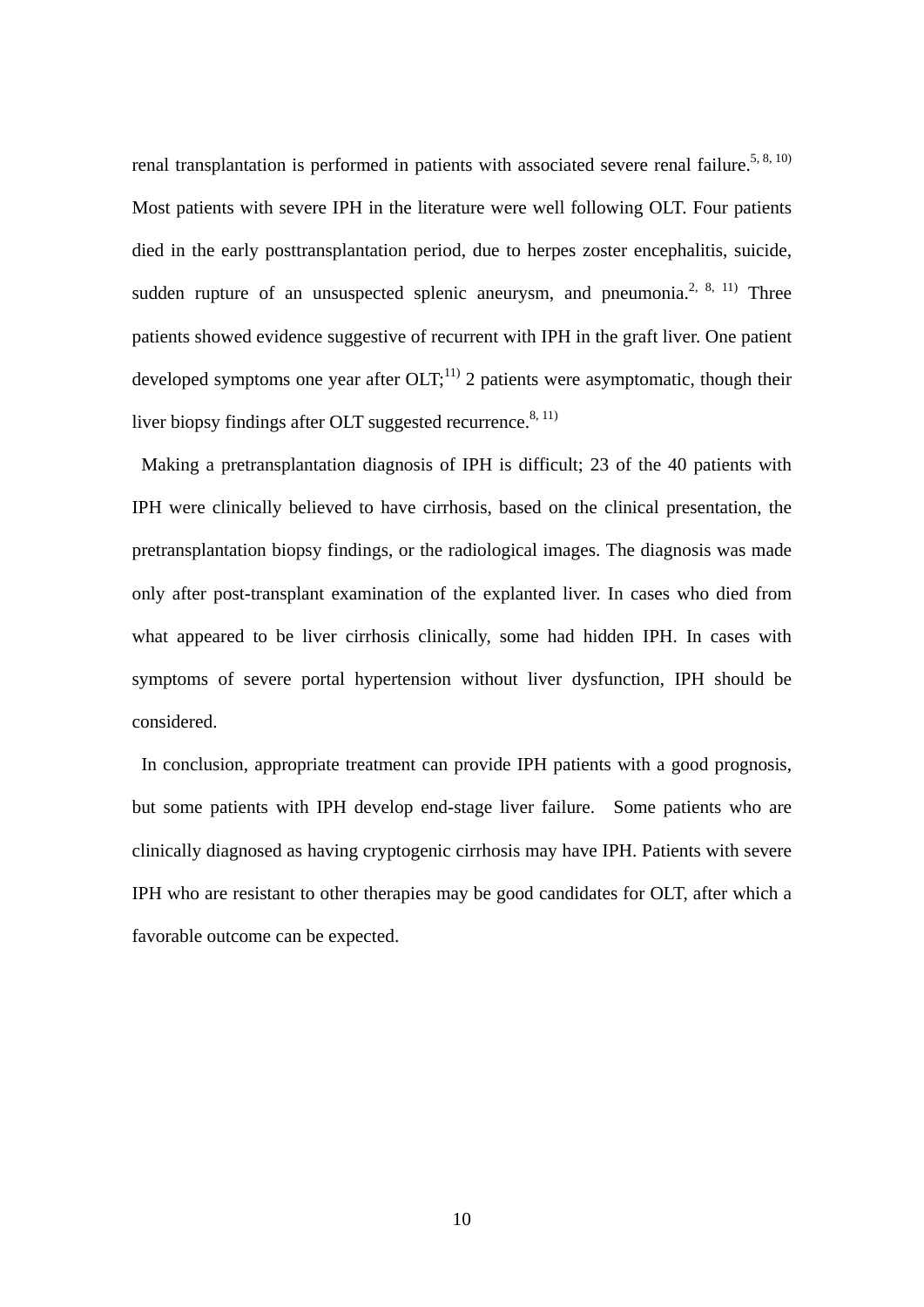### References

1.Sugimachi K, Futagawa S, Kato H, et al. Criteria and therapy of abnormal circulation of portal vein. Kanzo 2001; 42: 378-384 (in Japanese)

2. McDonald JA, Painter DM, Gallagher ND, et al. Nodular regenerative hyperplasia mimicking cirrhosis of the liver. Gut 1990; 31: 725-727

3. Le Bail B, Bioulac-Sage P, Arnoux R, et al. Late recurrence of a hepatocellular carcinoma in a patient with incomplete alagille syndrome. Gastroenterology 1990; 99: 1514-1516

4. de Sousa JM, Portmann B, Williams R. Nodular regenerative hyperplasia of the liver and the Budd-Chiari syndrome. Case report, review of the literature and reappraisal of pathogenesis. J Hepatol 1991; 12: 28-35

5. Elariny HA, Mizrahi SS, Hayes DH, et al. Nodular regenerative hyperplasia: a controversial indication for orthotopic liver transplantation. Transpl Int 1994; 7: 309-313

6. Nadir A, Fagiuoli S, Shrago S, et al. Diffuse nodular hyperplasia: treatment with liver transplantation. Transplantology 1994; 5: 75-78

7. Bernard PH, Le Bail B, Cransac M, et al. Progression from idiopathic portal hypertension to incomplete septal cirrhosis with liver failure requiring liver transplantation. J Hepatol 1995; 22: 495-499

8. Loinaz C, Colina F, Musella M, et al. Orthotopic liver transplantation in 4 patients with portal hypertension and non-cirrhotic nodular liver. Hepatogastroenterology 1998; 45: 1787-1794

9. Radomski JS, Chojnacki KA, Moritz MJ, et al. Result of liver transplantation for nodular regenerative hyperplasia. Am Surg 2000; 66: 1067-1070

11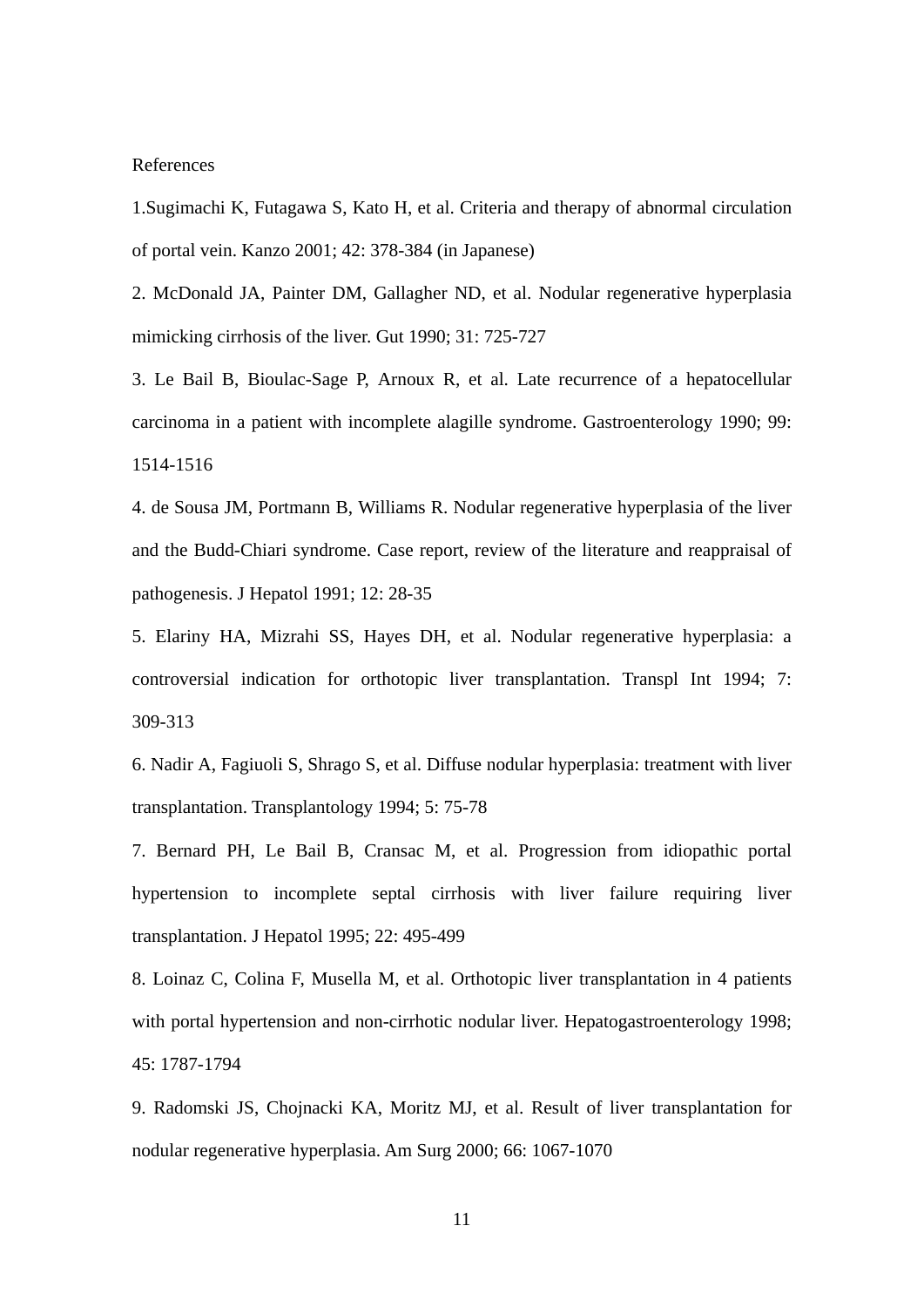10. Dumortier J, Bizollon T, Scoazec JY, et al. Orthotopic liver transplantation for idiopathic portal hypertension: indications and outcome. Scand J Gastroenterol 2001; 36: 417-422

11. Krasinskas AM, Eghtesad B, Kamath PS, et al. Liver transplantation for severe intrahepatic noncirrhotic portal hypertension. Liver Transpl 2005; 11: 627-634.

12. Sawada S, Sato Y, Aoyama H, et al. Pathological study of idiopathic portal hypertension with an emphasis on cause of death based on records of annuals of pathological autopsy cases in Japan. J Gastroenterol Hepatol 2007; 22: 204-209

13. Nakanuma Y. Nodular regenerative hyperplasia of the liver: retrospective survey in autopsy series. J Clin Gastroenterol 1990; 12: 460-465

14. Wanless IR. Micronodular transformation (nodular regenerative hyperplasia) of the liver: a report of 64 cases among 2,500 autopsies and a new classification of benign hepatocellular nodules. Hepatology 1990; 11: 787-797

15. Ludwig J, Hashimoto E, Obata H, et al. Idiopathic portal hypertension; a histopathological study of 26 Japanese cases. Histopathology 1993; 22: 227-234

16. Nakanuma Y, Hoso M, Sasaki M, et al. Histopathology of the liver in non-cirrhotic portal hypertension of unknown aetiology. Histopathology 1996; 28: 195-204